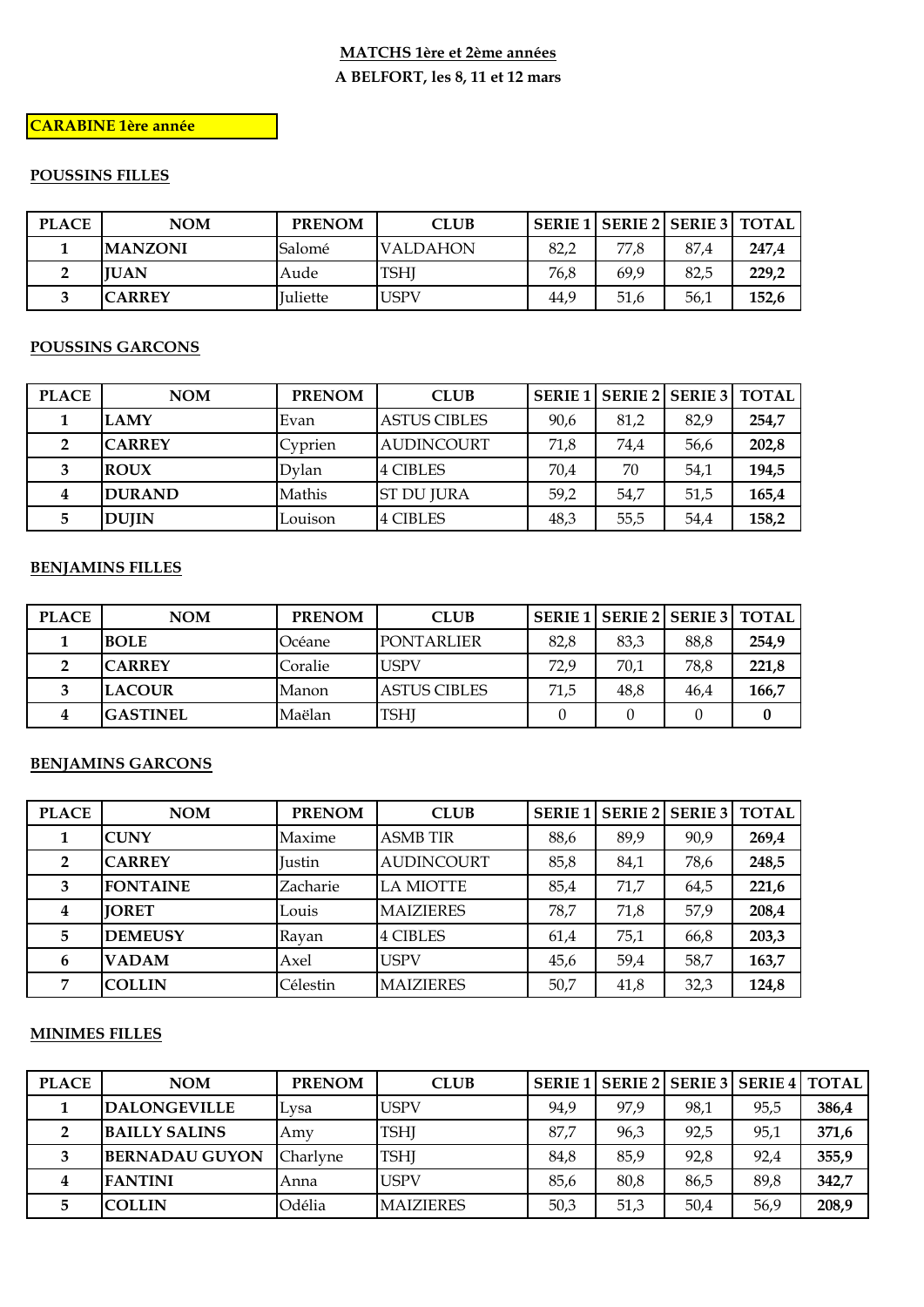#### **MINIMES GARCONS**

| <b>PLACE</b>   | <b>NOM</b>     | <b>PRENOM</b> | <b>CLUB</b>        | <b>SERIE 1</b> |      |      | SERIE 2   SERIE 3   SERIE 4 | <b>TOTAL</b> |
|----------------|----------------|---------------|--------------------|----------------|------|------|-----------------------------|--------------|
| 1              | <b>RICHARD</b> | Alexandre     | <b>AUDINCOURT</b>  | 84,6           | 75,7 | 84,3 | 85                          | 329,6        |
| $\overline{2}$ | <b>FAIVRE</b>  | Cédric        | <b>VALDAHON</b>    | 82,3           | 72,4 | 81   | 89,7                        | 325,4        |
| 3              | <b>BOISSON</b> | Célian        | <b>ASMB TIR</b>    | 83,8           | 70,7 | 86,2 | 75,1                        | 315,8        |
| 4              | <b>STEPHAN</b> | Benjamin      | <b>MONTBELIARD</b> | 71,2           | 74,1 | 65,8 | 72,7                        | 283,8        |
| 5              | <b>BERGEON</b> | Nathan        | <b>ASMB TIR</b>    | 64,9           | 52   | 56,8 | 81,2                        | 254,9        |
| 6              | <b>MONNARD</b> | Yaël          | <b>MAIZIERES</b>   | 67,5           | 56,5 | 66,3 | 63,2                        | 253,5        |
| 7              | <b>RENAUD</b>  | Axel          | <b>ASMB TIR</b>    | 56,4           | 60,4 | 45,7 | 57,3                        | 219,8        |
| 8              | <b>HUARD</b>   | Marceau       | <b>MAIZIERES</b>   | 52,4           | 30   | 29   | 28,2                        | 139,6        |
| 9              | <b>FLEUROT</b> | Pierre        | <b>MAIZIERES</b>   | 29,3           | 21,2 | 12,5 | 30,8                        | 93,8         |
|                |                |               |                    |                |      |      |                             |              |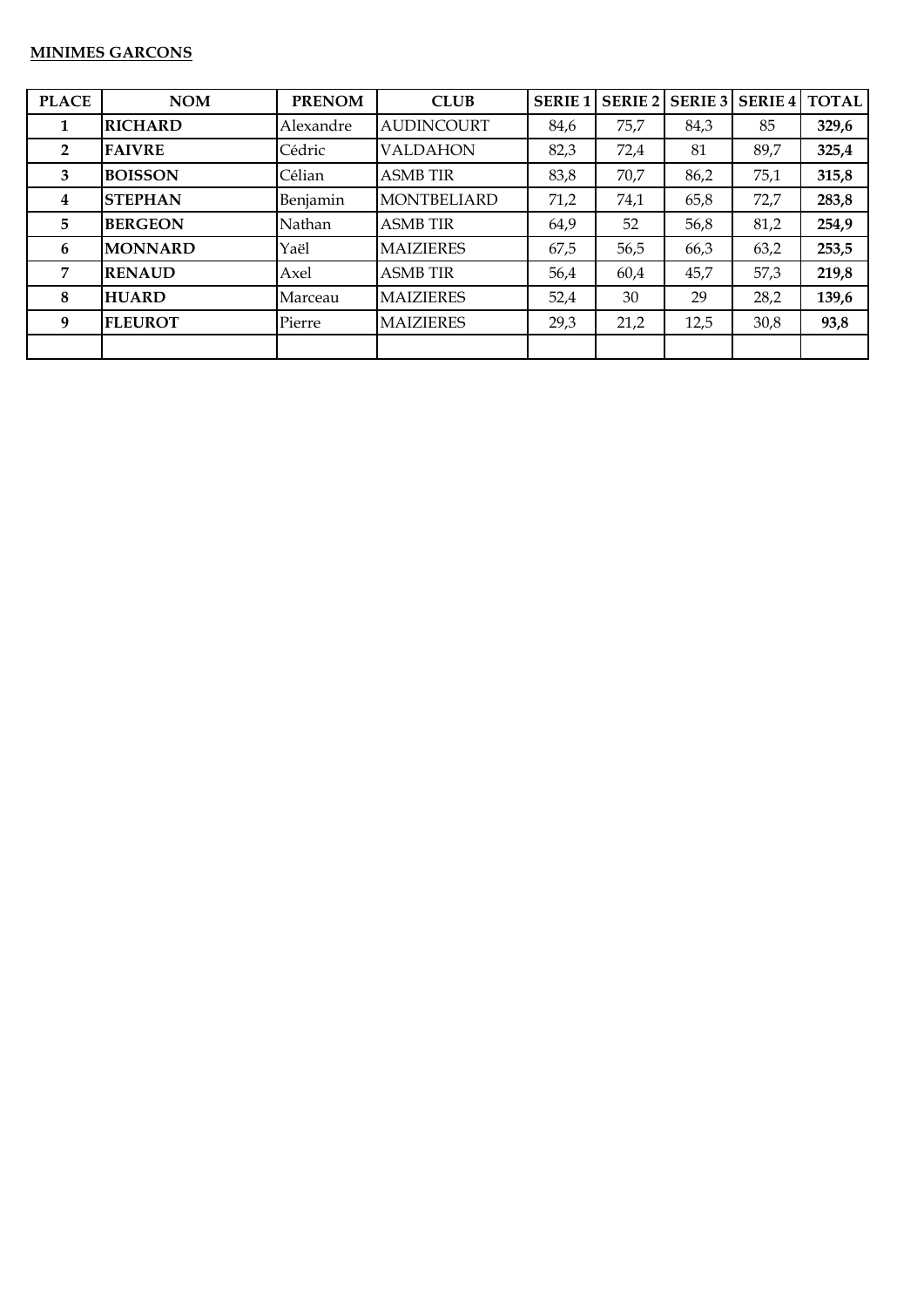## **MATCHS 1ère et 2ème années A BELFORT, les 8, 11 et 12 mars**

## **CARABINE 2ème année**

# **POUSSINS FILLES**

| <b>PLACE</b> | <b>NOM</b>     | <b>PRENOM</b> | <b>CLUB</b>        | <b>SERIE 1</b> | <b>SERIE 2</b> | <b>SERIE 3</b> | TOTAL |
|--------------|----------------|---------------|--------------------|----------------|----------------|----------------|-------|
|              | IGANDON        |               | Charline MAIZIERES | 85,3           | 81             | 79,5           | 245,8 |
|              | <b>IRIBAUD</b> | Clarisse      | 4 CIBLES           | 80,6           | 79,3           | 61.4           | 221,3 |
|              | <b>LOMBARD</b> | .ola          | <b>4 CIBLES</b>    | 71,8           | 75,9           | 63,9           | 211,6 |

## **POUSSINS GARCONS**

| <b>PLACE</b>   | <b>NOM</b>        | <b>PRENOM</b> | <b>CLUB</b>      | <b>SERIE1</b> | <b>SERIE 2</b> | <b>SERIE 3</b> | <b>TOTAL</b> |
|----------------|-------------------|---------------|------------------|---------------|----------------|----------------|--------------|
| 1              | <b>VEDRINE</b>    | Dylan         | <b>BAVANS</b>    | 87,6          | 80             | 83,3           | 250,9        |
| $\overline{2}$ | <b>MARTELIN</b>   | Aaron         | <b>TSHI</b>      | 80,4          | 77,3           | 84,7           | 242,4        |
| 3              | <b>COMTE</b>      | Maxime        | LA MIOTTE        | 74,5          | 75,5           | 78,6           | 228,6        |
| 4              | <b>BELLETTINI</b> | Samuel        | <b>TSHI</b>      | 59,2          | 77,8           | 68,6           | 205,6        |
| 5              | <b>FLEUROT</b>    | Paul          | <b>MAIZIERES</b> | 75,3          | 59,4           | 66,3           | 201          |
| 6              | <b>FONTAINE</b>   | Kylian        | <b>TSHI</b>      | 59,9          | 70,9           | 68,9           | 199,7        |
| 7              | <b>KIEFFER</b>    | Enzo          | <b>LA MIOTTE</b> | 68,5          | 57,3           | 67,2           | 193          |
| 8              | <b>TAMISSIER</b>  | Roméo         | <b>4 CIBLES</b>  | 51,6          | 67,8           | 64,1           | 183,5        |
| 9              | <b>DEMOUGIN</b>   | Alistair      | <b>MAIZIERES</b> | $\Omega$      | $\theta$       | $\theta$       | $\bf{0}$     |

### **BENJAMINS FILLES**

| <b>PLACE</b> | <b>NOM</b>                | <b>PRENOM</b> | <b>CLUB</b>      | <b>SERIE 1</b> | <b>SERIE 2</b> | <b>SERIE 3</b> | <b>TOTAL</b> |
|--------------|---------------------------|---------------|------------------|----------------|----------------|----------------|--------------|
|              | <b>IUAN</b>               | Aurore        | TSHI             | 89,6           | 84             | 90,9           | 264,5        |
|              | <b>BRUCHON-LAVE</b> Laura |               | <b>ASMB TIR</b>  | 69             | 81,6           | 66,9           | 217,5        |
|              | <b>PAUTRE</b>             | Ambre         | <b>EXINCOURT</b> | 86,8           | 75,3           | 54,4           | 216,5        |
|              |                           |               |                  |                |                |                |              |

#### **BENJAMINS GARCONS**

| <b>PLACE</b> | <b>NOM</b>                   | <b>PRENOM</b> | <b>CLUB</b>      | <b>SERIE 1</b> | <b>SERIE 2</b> | <b>SERIE 3</b> | <b>TOTAL</b> |
|--------------|------------------------------|---------------|------------------|----------------|----------------|----------------|--------------|
|              | <b>CORNEILLE</b>             | Kévin         | <b>JSPV</b>      | 89,9           | 95,6           | 98,7           | 284,2        |
|              | <b>BLANC-MOUNIER</b> Achille |               | <b>IBESANCON</b> | 87,5           | 87             | 68             | 242,5        |
|              | <b>VUILLERMOZ</b> Tom        |               | <b>TSHI</b>      | 88,3           | 69,4           | 79,8           | 237,5        |

## **MINIMES FILLES**

| <b>PLACE</b> | <b>NOM</b>                       | <b>PRENOM</b> | <b>CLUB</b>         | <b>SERIE1</b> | <b>SERIE 2</b> | <b>SERIE 3</b> | <b>SERIE 4</b> | <b>TOTAL</b> |
|--------------|----------------------------------|---------------|---------------------|---------------|----------------|----------------|----------------|--------------|
|              | <b>PAUTRE</b>                    | Rose          | <b>EXINCOURT</b>    | 95,7          | 92,1           | 96             | 98,9           | 382,7        |
| 2            | <b>BUEB-GUINCHARD</b> Briane     |               | <b>TSHI</b>         | 91,1          | 93,8           | 92             | 94,2           | 371,1        |
| 3            | <b>MEILLER</b>                   |               | Natacha MONTBELIARD | 92,8          | 90,4           | 94,4           | 90,2           | 367,8        |
|              | <b>ERBS</b>                      |               | Mélanie LA MIOTTE   | 88,9          | 88,6           | 91,1           | 86,8           | 355,4        |
|              | PIERQUIN-MIC Laurine LA MIOTTE   |               |                     | 85,2          | 89,2           | 92,6           | 75,1           | 342,1        |
| 6            | <b>VUILLERMOZ</b> Charlotte TSHI |               |                     | 82,2          | 77,5           | 83,8           | 77,9           | 321,4        |
|              | <b>FERNIER</b>                   | Clara         | <b>MAIZIERES</b>    | 77,1          | 91             | 81,6           | 71,2           | 320,9        |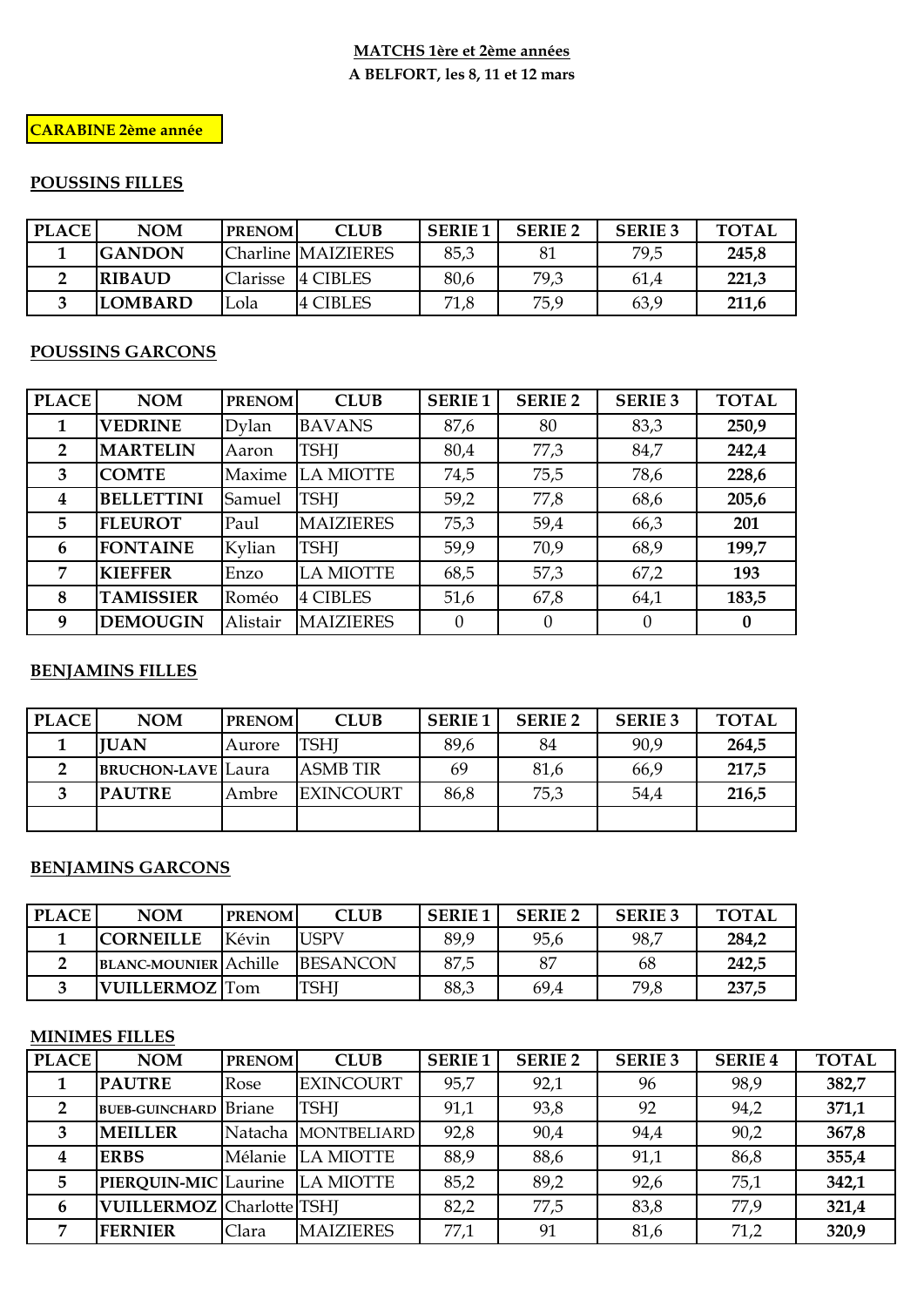# **MINIMES GARCONS**

| <b>PLACE</b>  | <b>NOM</b>       | <b>PRENOM</b>   | <b>CLUB</b>      | <b>SERIE1</b> | <b>SERIE 2</b> | <b>SERIE 3</b> | <b>SERIE 4</b> | <b>TOTAL</b> |
|---------------|------------------|-----------------|------------------|---------------|----------------|----------------|----------------|--------------|
|               | <b>SCHLICK</b>   | Vincent         | 4 CIBLES         | 95,7          | 99,5           | 94,5           | 97,1           | 386,8        |
|               | <b>POTRON</b>    | <b>Baptiste</b> | <b>BESANCON</b>  | 76            | 87,2           | 89,3           | 89,4           | 341,9        |
|               | <b>GUILLAUME</b> | Alix            | <b>MAIZIERES</b> | 63,7          | 62,8           | 45,5           | 50,8           | 222,8        |
|               | <b>STEMMLIN</b>  | Léon            | <b>LA MIOTTE</b> | 45,4          | 36,1           | 54,6           | 40,4           | 176,5        |
| Abandon JORET |                  | Simon           | <b>MAIZIERES</b> | 34,9          | 47             | 30,6           |                | 112,5        |